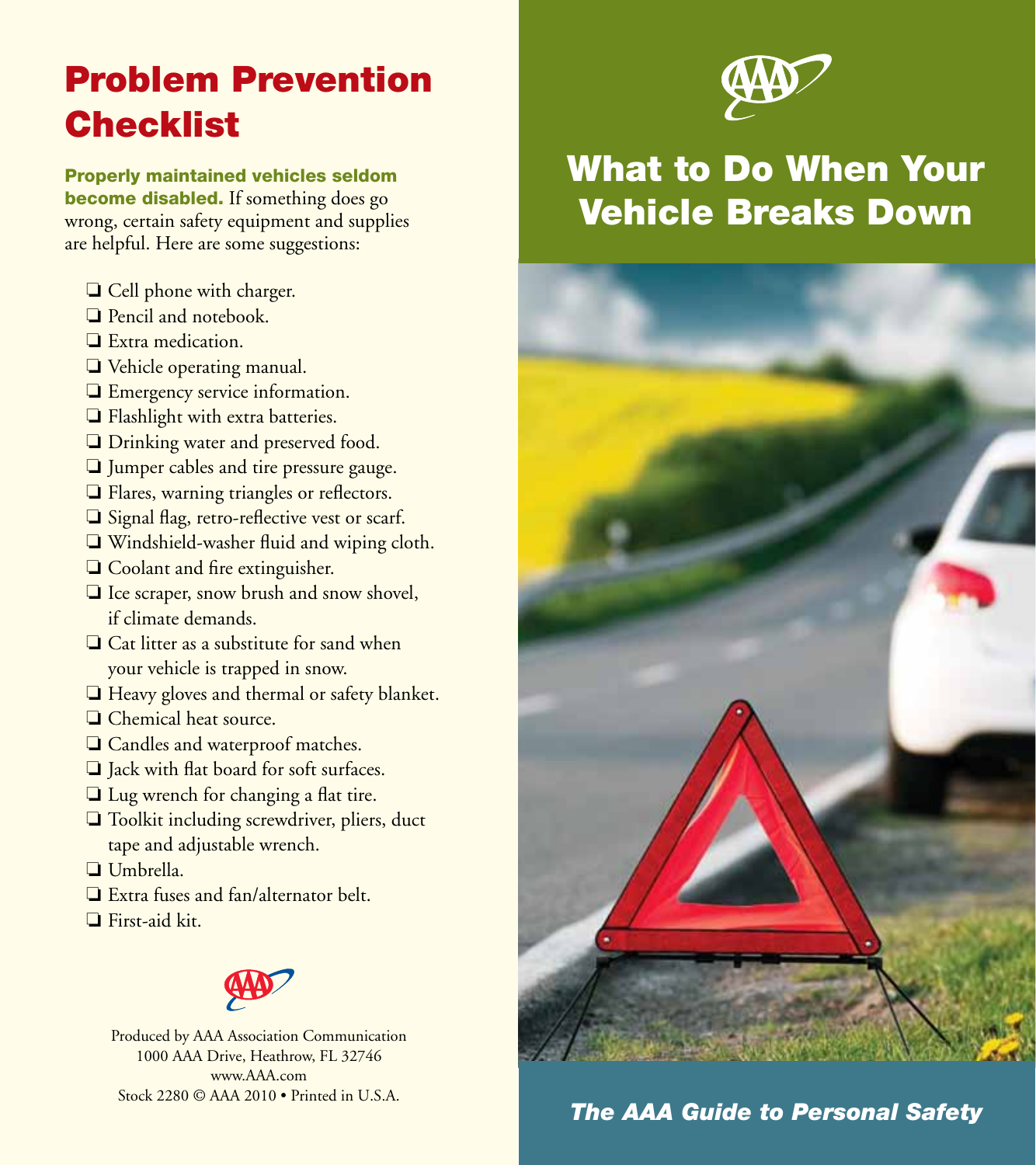

# Be Smart Be Cautious Be Safe

You can do many things to be a safe driver. But it is almost inevitable that at some point, you'll have trouble with your vehicle. Each year, millions of motorists encounter such difficulties. How well you deal with vehicle trouble can have a direct bearing on your personal safety.

If you encounter someone who needs assistance, inquire if they need help. If you experience vehicle trouble, know what to do.

Vehicle operating problems are always an inconvenience, and sometimes they can put you in harm's way. If your vehicle breaks down, your first consideration should be safety for yourself and your passengers. There's no way to absolutely guarantee personal safety. But knowing what to do in such a situation is something you should prepare for in advance, not wait to figure out when you're experiencing the problem.



## Good Planning Leads to Safer Journeys

#### How you fare when your vehicle fails is

often a matter of how you respond to any given situation. The decisions you make are important and have good and bad consequences. You should anticipate your actions and recognize their impact on the outcome.

Most problems are preventable. So are bad judgment calls. Safety should always be a key part of the decision-making process, regardless of where your travels take you.

To arrive safely at your destination, you need to ensure that your vehicle can go the distance. You also need to be mentally and physically prepared to meet any challenges along the way.

Prevention and preparation are the basic ingredients for a great driving experience. You can enhance that experience and your personal safety when you include awareness and planning.

### Prepare Your Vehicle

#### It's important to maintain your vehicle.

Otherwise, you could experience an operating failure and unnecessary frustration. Worse yet, a disabled vehicle could lead to a crash with injuries.

- $\triangle$  Get in the habit of conducting periodic safety checks to make sure your vehicle is in good operating condition.
- A AAA/CAA Approved Auto Repair shops offer members free safety inspections when other work is performed on their vehicle.
- $\blacktriangle$  A safety check includes tires, lights, belts, hoses, fluids and windshield wipers.
- $\triangle$  Read your owner's manual to clearly understand which dash lights or signals indicate your vehicle is not operating properly and what to do in such a situation.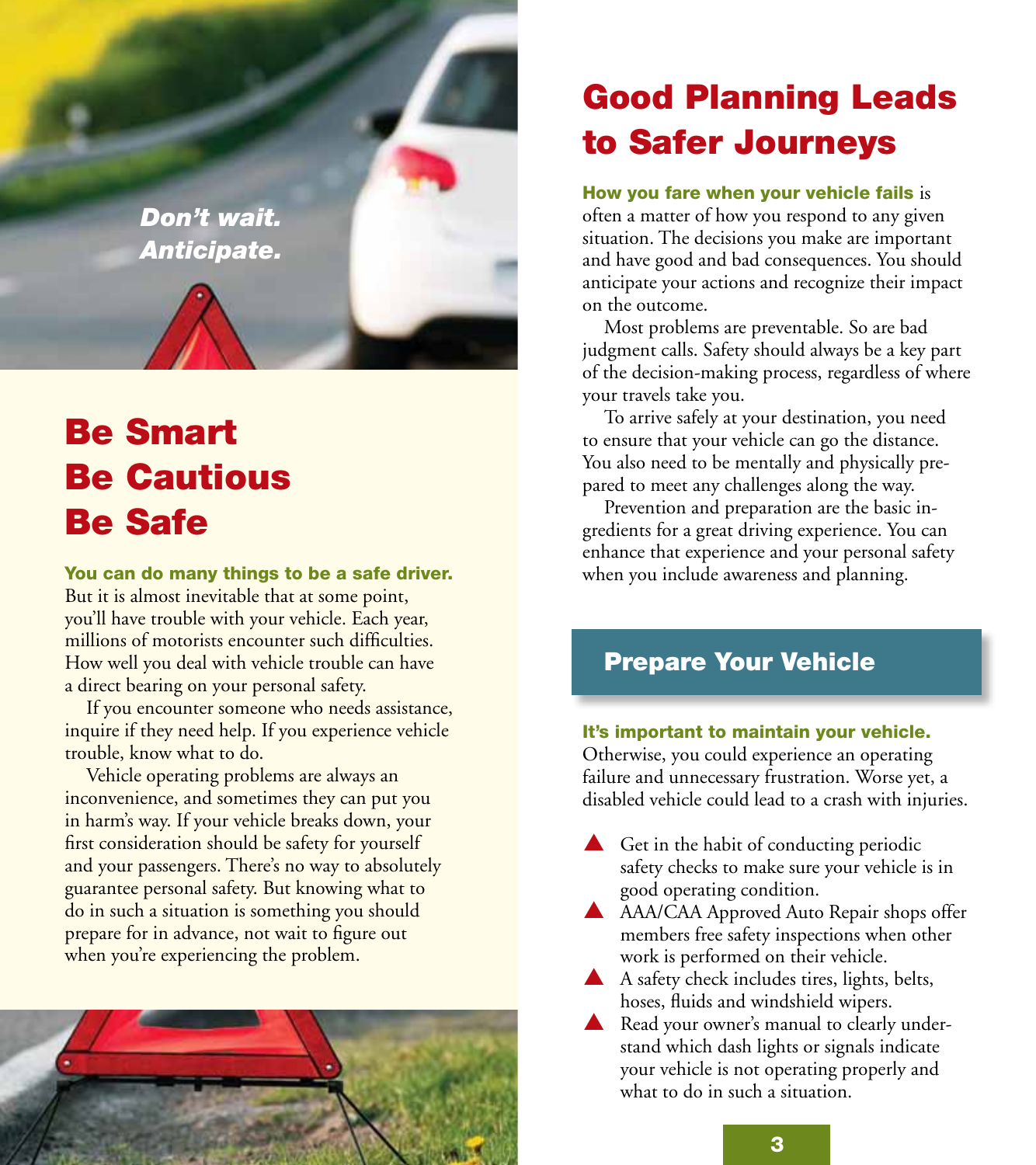- $\triangle$  Before a road trip, contact AAA to arrange for a free test of your vehicle's charging system. This can help determine how much life is left in your battery and if the system needs any repairs.
- $\triangle$  Understand how to use your cell phone to call for assistance. Program your phone with emergency numbers, and keep a written list in your glove compartment.
- $\blacktriangle$  Familiarize yourself with the use of safety flares and other emergency equipment.

### Prepare Yourself

#### Just because your vehicle is in good

**working order** doesn't mean you are ready to go. Whether you're headed across town or across the country, make certain you are rested and alert.

- $\blacktriangle$  Plan your route before you depart. Know where you are going. Tell another person about your plans. Agree to telephone when you arrive. When in doubt, consult a map or obtain a TripTik routing from AAA.
- $\triangle$  Be aware of any adverse weather conditions that may impair safe passage.
- $\triangle$  Be alert to construction areas or other hazards between you and your destination.
- $\triangle$  Realize that traffic patterns vary depending on the time of day, especially in school zones or near shopping centers, entertainment complexes and major places of employment.
- $\blacktriangle$  Minimize distractions. Limit conversations with passengers. Keep music volume moderate, and do not use a cell phone while driving.
- $\triangle$  Be mindful that emergency vehicles may require the right of way at any time.
- $\triangle$  Do not drive while fatigued, under emotional stress or under the influence of alcohol or drugs.
- A Always buckle up and make sure that passengers, particularly infants and small children, are properly secured.
- $\triangle$  Consider taking a refresher defensive driving course. Contact your local AAA office for more information.



### What to Do When Your Vehicle Breaks Down

Since your surroundings, traffic patterns and vehicle hazards vary, it's impossible to establish rigid rules for all conditions. That's why it's important for you to continually monitor and evaluate your own situation and become familiar with some general suggestions and guidelines.

Note your vehicle's location. If you encounter a problem while driving, make sure you are aware of your surroundings and general location. Know where you are in relation to a major exit or cross street. Look for well-lighted areas. Notice landmarks such as service stations, restaurants, shopping centers and business complexes. If you are on an interstate highway, note the mile marker, last exit number or nearest emergency call box or rest area. You may need this information when summoning assistance. 1

### 2

#### Assess your vehicle's operating

**problem.** While driving, be aware of and know how to respond to warning signs such as steering problems or steam or smoke coming from under the hood. Also listen for any unusual noises.

If it's a flat tire, the first rule is not to panic. Signal, slow down gradually and carefully pull onto the shoulder of the road, avoiding any sudden maneuvers.

If you run out of gas or your engine stops, switch on emergency/safety flashers, carefully steer your vehicle out of traffic and let its momentum get you off the road to a safe place. Avoid applying the brakes until necessary.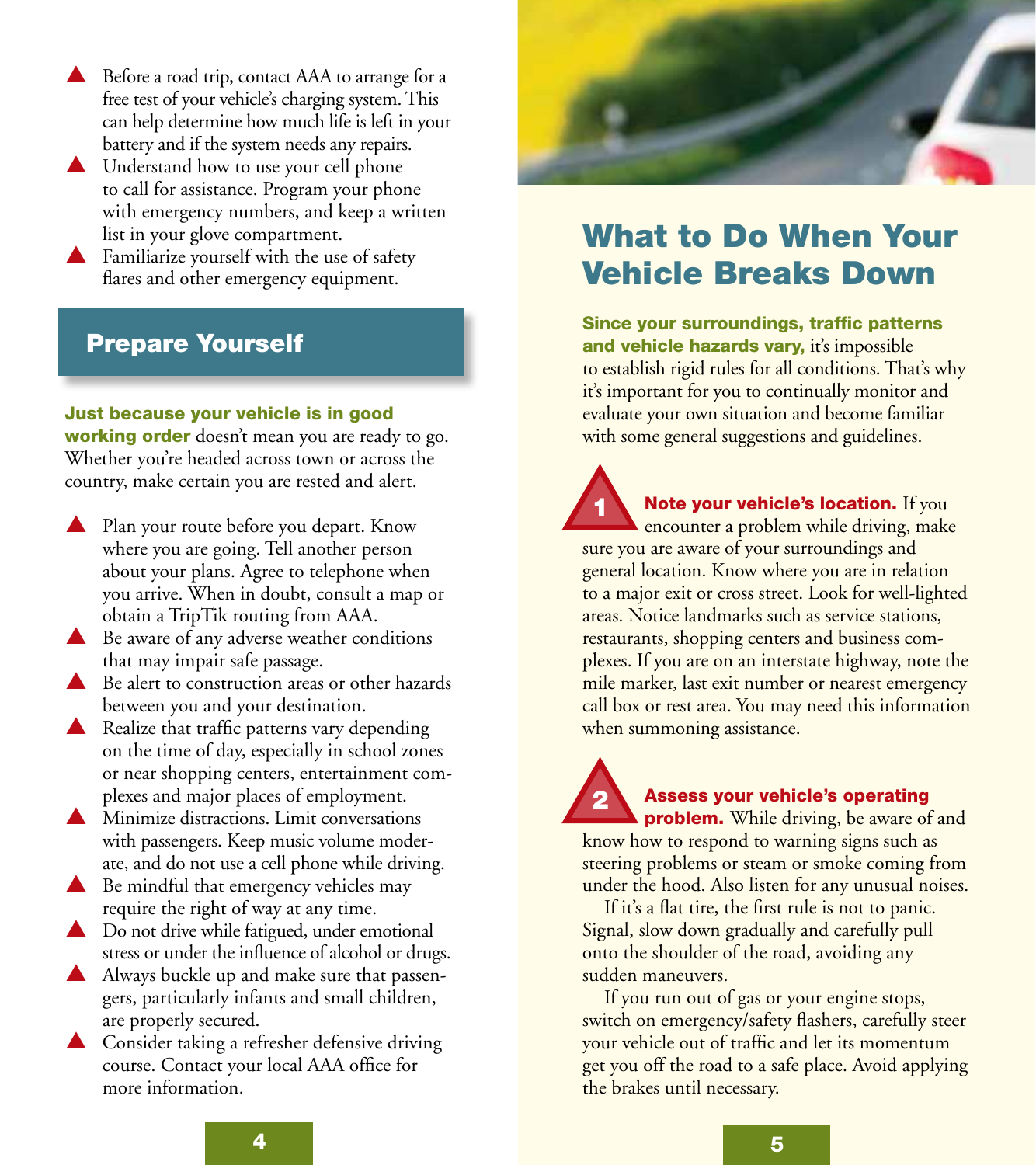**3** Pull off the road. On most roads, you should exit onto the far right shoulder, as far off the road as possible while remaining on level ground. If you are driving on an interstate or multiple-lane highway with medians, you may consider the left shoulder, again pulling as far away from traffic as possible.

- $\blacktriangle$  If you get out of your vehicle, proceed carefully and watch for oncoming traffic, especially at night or in bad weather, when visibility is limited.
- $\triangle$  Never stand behind or directly in front of your vehicle. Other roadway users may have trouble seeing you, and you could be struck by another vehicle.

What if you CANNOT pull off the road? If

your vehicle loses power and is inoperable, switch on safety/emergency flashers. Do not risk personal injury by attempting to push it to a safe location. If you cannot get your vehicle to a location away from traffic, or if you are uncertain about your safety and think your vehicle may get struck from behind, do not stay in your vehicle.



Alert other motorists. Make sure your vehicle is visible to other motorists. Remember they may be traveling at a high rate of speed and must be able to see your vehicle from a great distance to stop or move to another lane.

- $\triangle$  Turn on the emergency flashers, especially at night or during inclement weather.
- $\blacktriangle$  Raise your vehicle's hood. If you have a brightly colored handkerchief or scarf, tie it to the antenna or door handle, or hold it in place by closing it in a window.
- $\triangle$  Place flares or warning triangles to direct oncoming traffic away from your vehicle. If you are experiencing a fuel leak or smell fuel fumes, do not ignite flares or use anything with a flame. Extinguish any lit cigarettes. As a rule of thumb, place the first flare or triangle 10 feet directly behind the side of the vehicle closest to the road. Place the second 100 feet directly behind the vehicle, lining it up with the middle of the bumper. Position the third device behind the vehicle's right side — 100 feet if on an undivided highway, 300 feet if on a divided highway. When doing so, always watch for oncoming traffic.

**Communicate your situation.** Once you and any passengers are in a safe location, you can notify others of your vehicle breakdown. Make note of surroundings and landmarks, buildings or road signs. 5

 $\blacktriangle$  If you have a cell phone, immediately use it to call for help. Make the call from inside your vehicle if you are safely out of traffic. Otherwise, do so at a safe distance from the vehicle and roadway.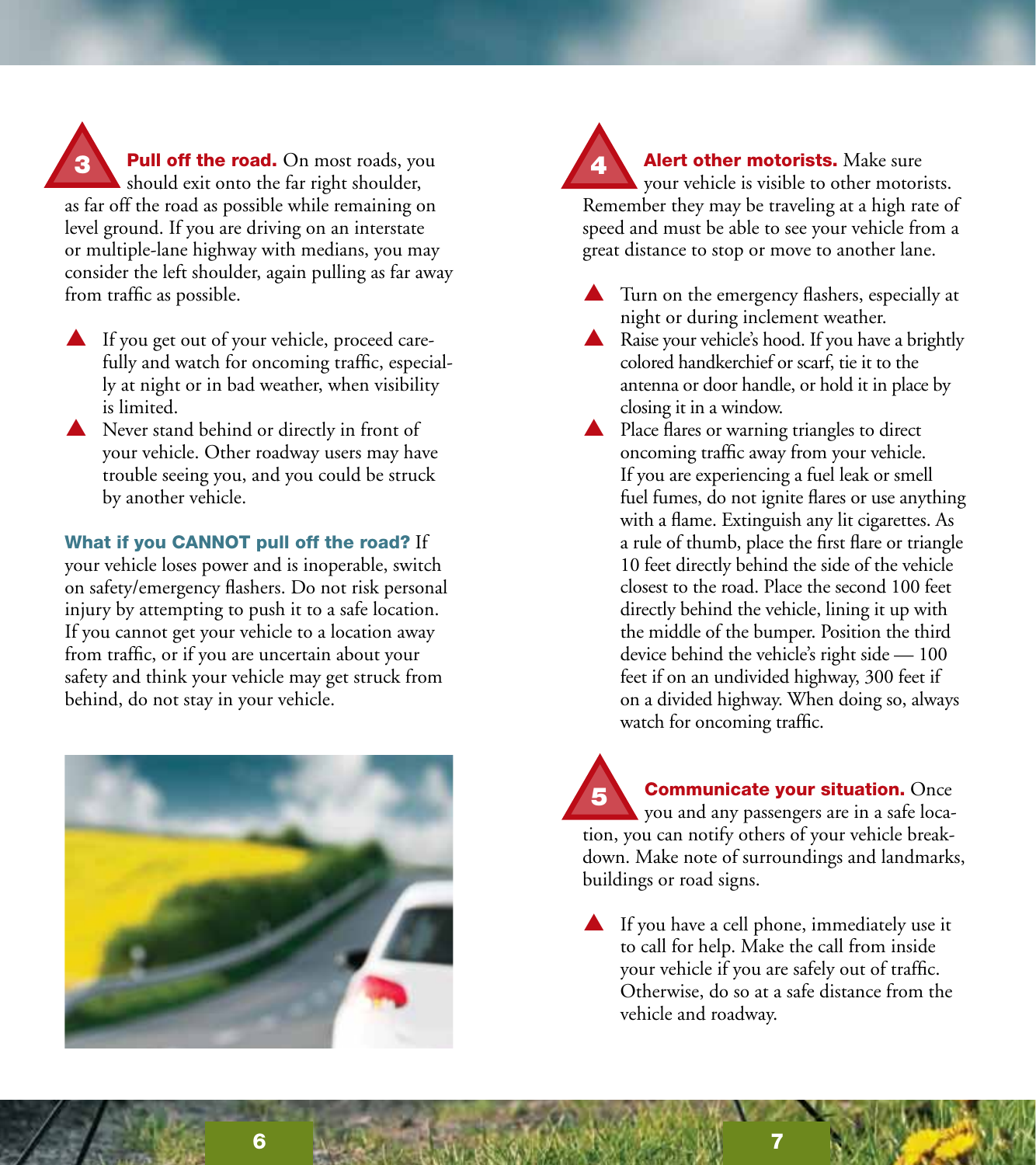Remain with your vehicle. Safety experts agree that under most circumstances if you are able to pull away from traffic, it is safest to remain in your vehicle until a law enforcement officer or road service provider arrives. 6

- p Always be mindful of your surroundings. At night, carry a flashlight.
- In some circumstances, when there is no other alternative, you may need to rely on the help of a friendly motorist or passerby. Should this be your only alternative to get help, ask for identification including name, phone number and address before accepting assistance. Write this information down and leave it with another person, or in the vehicle, explaining where you are going, when you expect to return and what you hope to accomplish.
- $\blacktriangle$  If you choose to exit the vehicle, do so safely and well away from oncoming traffic and your vehicle. If possible, you and any passengers should exit through the side of the vehicle facing away from the road. In most cases, the passenger side of the vehicle allows for greater distance from oncoming traffic.
- $\blacktriangle$  If you determine help is within walking distance, think about whether it's safe to leave your vehicle or passengers for a short period of time. Assess traffic conditions and ensure that your contemplated route is safe for pedestrians. If you leave your vehicle, place a note on the dashboard listing where you are going for help and the time you left.
- $\blacktriangle$  If you choose to stay inside your vehicle, keep the windows almost closed and the doors locked. It's very dangerous to lower your windows or open your vehicle doors to strangers. If a stranger does stop to offer help, ask the person to call for emergency road service.
- $\blacktriangle$  If you are threatened or harassed while waiting in your car, honk the horn repeatedly and flash the lights to attract attention.
- $\triangle$  Don't leave the engine on for extended periods to heat or cool the vehicle. You could put yourself and any passengers at risk of carbon monoxide poisoning.

What to expect from emergency road service. AAA roadside technicians can provide fuel, change tires and boost a battery. AAA battery services include testing and replacement, if the member wishes. In other instances, technicians can employ basic roadside problemsolving techniques to get the vehicle going without the need for a tow. If the breakdown is due to more severe mechanical or electrical problems, the vehicle will need to be towed to a service center. 7

#### What to tell the emergency road service operator or repair garage. 8

Have the following information ready when you call AAA/CAA or other service providers. It may be helpful to write it down. The more accurate and thorough you are, the easier it will be for the service provider to assist you.

- **A** Your AAA/CAA membership number or insurance information, if applicable.
- $\blacktriangle$  The phone number where you can be reached.
- $\triangle$  Your location exact address or nearest intersection or exit number.
- A description of your vehicle color, make, model and year.
- $\blacktriangle$  License plate number.